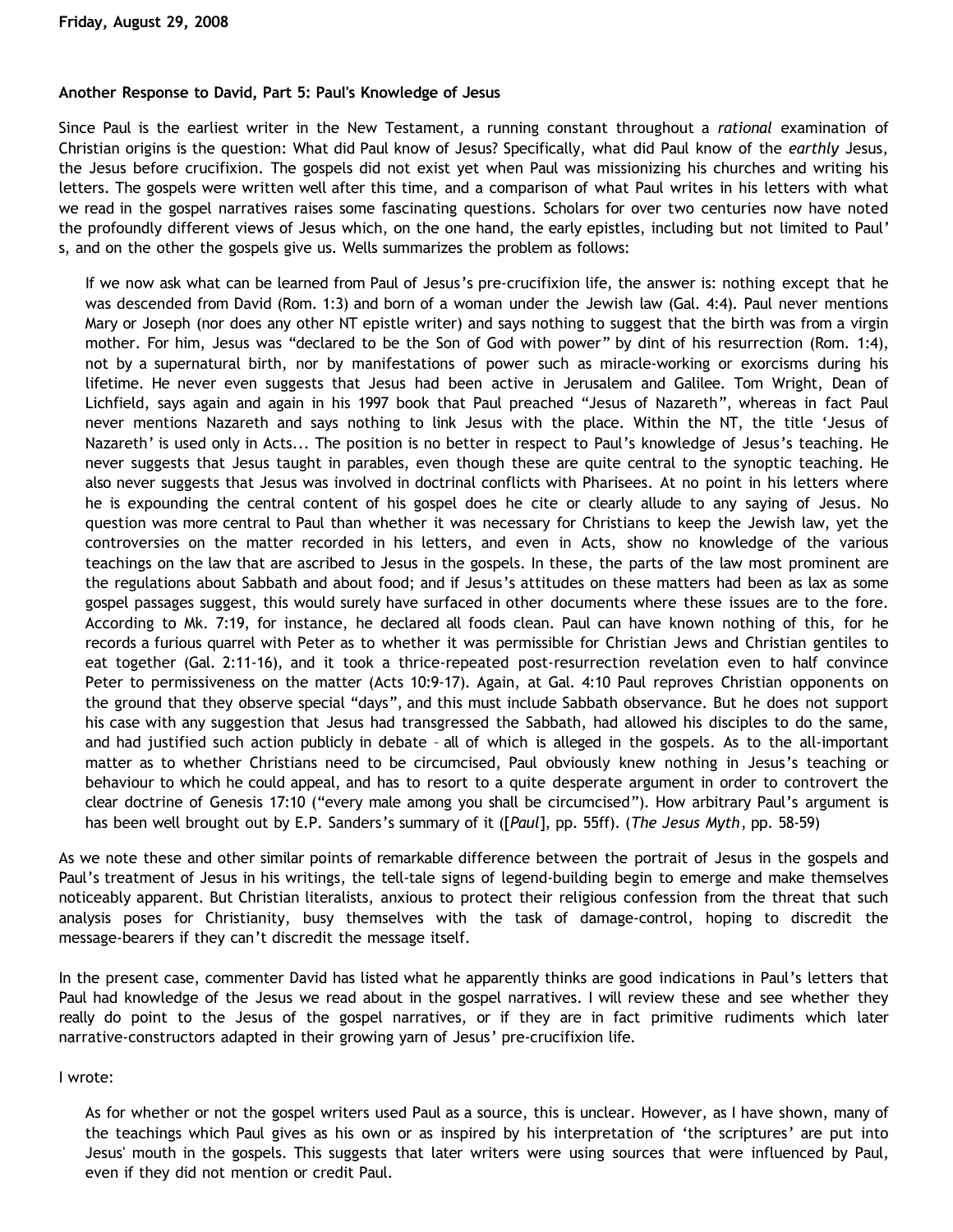David responded:

I haven't been shown any examples of this,

You have. Go back and check our exchanges. One of the Wells quotes that I gave lists several examples. There are plenty more, but the Wells quote is sufficient to show this.

David wrote:

but I have heard about lots of things Paul doesn't mention.

Indeed. Does Paul mention Bethlehem? Nazareth? The virgin birth? Son of a carpenter? Escape from the slaughter of the innocents? A baptism by John the Baptist? Miracle-working? Magic cures? A ministry in various towns throughout Judea and in Jerusalem? Conflict with the chief priests? Teaching in parables? The feeding of five thousand? The raising of Jairus' daughter? The raising of Lazarus? A trial before Pilate? A crucifixion outside Jerusalem? An empty tomb? Pentecost? Etc. Etc. Not only is Paul silent on these things, but all the early epistles are! These elements simply weren't part of the legend yet. As the story was retold, they began to be added into the mix, until the resulting product is what we have in the gospels (and many non-canonical writings) today.

David wrote:

What about some things he does tell us about Jesus?

Yes, let's look at them.

David wrote:

Jesus was born in human fashion, as a Jew, and had a ministry to the Jews. (Galations 4:4)

Yes, Paul does say that Jesus was born. But where was he born? When was he born? Who were his parents? Paul gives us no indication of these things. Paul mentions that he had a mother, but nowhere suggests that he was born a virgin. This legendary element came later as some communities sought to assimilate motifs from rival religions into their own version of Christianity.

David wrote:

Jesus was referred to as "Son of God". (1 Cor. 1:9)

On this, Wells notes significantly:

Paul characteristically applies to [Jesus] titles such as Lord and Son of God – titles which already existed within Judaism and also in pagan religions (see [H. Braun, 'Der Sinn der NT Christology', *Zeitschrift fur Theologie und Kirche*, 54, pp 350-1) – although Jewish monotheistic influences prevents the earliest Christian writers from calling him God. (*Did Jesus exist?*, p. 18)

If this is true – that the title "Son of God" was already in use "within Judaism and also in pagan religions" – this is another motif which Christianity borrowed from predecessor religions and applied to Jesus. As such, it has theological, but not historical meaning: it does nothing to specify a historical setting to Paul's Jesus.

David wrote:

Jesus was a direct descendent of King David. (Romans 1:3)

David was highly venerated by the Jews, as the legends about him in the OT indicate. Also, since Paul was drawing on OT themes as the palate for his portrait of Jesus, linking him to David would hardly be surprising. Again Wells poignantly nails it:

There are many centuries between David and Paul, and Paul gives no indication in which of them Jesus' earthly life fell. (*Did Jesus exist?*, p. 18)

The reference to Jesus as coming from the seed of David opens the possible timeline for Paul's Jesus significantly.

David wrote: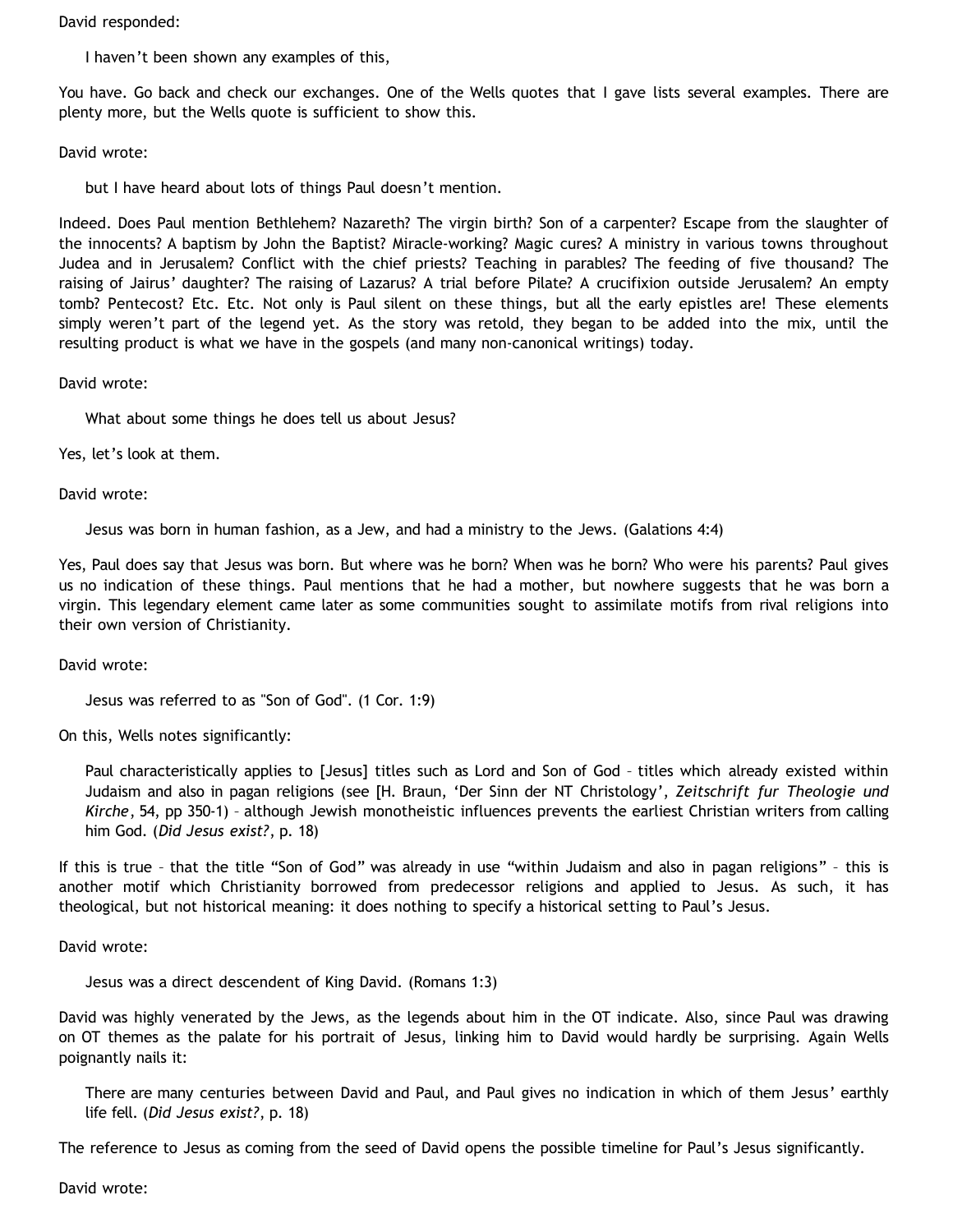Jesus prayed to God using the term 'abba'. (Galations 4:6)

When does Paul have his Jesus do this, and where? How does Paul know? Is Paul making a historical reference, or is he making a theological point? The context of the Galatians passage suggests the latter rather than the former. This interpretation is only buttressed by its appearance in Mark, the earliest gospel:

Jesus in Gethsemane (Mk. 14:36) address God with the Aramaic word 'abba' (father). Mark supplies no witnesses who could have heard what was said, and also finds it necessary to put into Jesus' mouth the Greek translation of the word (making him say: 'Abba, Father, all things are possible to thee'). Nevertheless, Jeremias insists that the logion is genuine since in Jewish traditions God is never address simply as 'abba' without some additional qualifying phrase, such as is preserved in Matthew's 'our father who art in heaven' (['Kennzeichen der ipsisima vox Jesu', in *Synoptische Studien*, Festschrift fur A. Wikenhauser], p 89). To this the adequate reply has been made ([Haenchen, *Der Weg Jesu*], p 493) that Paul's references to an early Christian practice of 'Abba, Father' (Rom. 8:15; Gal. 4:6) show that 'abba' followed by its Greek translation was a formula current in Hellenistic Christian circles, and that Mark has simply put it into Jesus' mouth. And a leading Jewish scholar (Vermes, [*Jesus the Jew*], pp 210-11) has given evidence that 'abba' was used in the prayer language of the Judaism of the day in precisely the manner in which Jeremias and other Christian scholars have declared to be 'unthinkable'. (*Did Jesus exist?*, p. 75)

So again, we have an early theological reference which was imported into the Christian tradition and later treated as a historical datum.

### David wrote:

Jesus expressly forbid divorce. (1 Cor. 7:10)

Does Paul say when, or where, or indicate the circumstances of this delivery? How would Paul know this? That's right, Paul appeals to revelation as the means by which he learned his gospel. Later writers could easily take such references and put them into a portrait of an earthly Jesus purported by some to be historical. How hard would it be to do this?

David wrote:

Jesus taught that 'preachers' should be paid for their preaching. (1 Cor. 9:14)

Another feature that Paul got from the OT. He even quotes Deut. 25:4 in I Cor. 9:9. Paul is not giving evidence of familiarity with an earthly Jesus here; he gives no indication of a historical setting on earth where Jesus would have given such instruction, and attributes the teaching to "the Lord," for Paul, the risen Jesus, not the earthly Jesus. The later writers (i.e., of the gospels) take this reference, which has ecclesiastical significance for Paul, and give it the impression of historical significance by putting the teaching into Jesus' mouth (cf. Mt. 10:10; Lk. 10:7).

David wrote:

Jesus taught about the end-time. (1 Thess. 4:15)

Let's look at what I Thess. 4:15 states:

For this we say unto you by word of the Lord, that we which are alive and remain unto the coming of the Lord shall not prevent them which are asleep.

Again, Paul is here appealing to "the Lord" (as opposed to Jesus), which signifies for him the risen savior. Nor Paul does indicate a historical context for the teaching he ascribes to "the Lord." By referring to "we" here (instead of " they" or some other third person reference), Paul indicates (as he does in other passages) his belief that Jesus' return was coming soon, probably even within his own expected lifetime. No such luck. But this did not prevent later writers from adapting the gloom and doom eschatology and putting it into Jesus' mouth.

### David wrote:

Paul refers to Peter by the name Cephas (rock), which was the name Jesus gave to him. (1 Cor. 3:22)

Paul tells us that he had a very involved conflict with Peter, but he never tells us that Jesus gave Peter this name. This is not even hinted at in anything Paul says about Peter. In fact, Paul nowhere indicates that Peter was a traveling companion of Jesus on earth before the crucifixion. Later writers were probably perplexed by the use of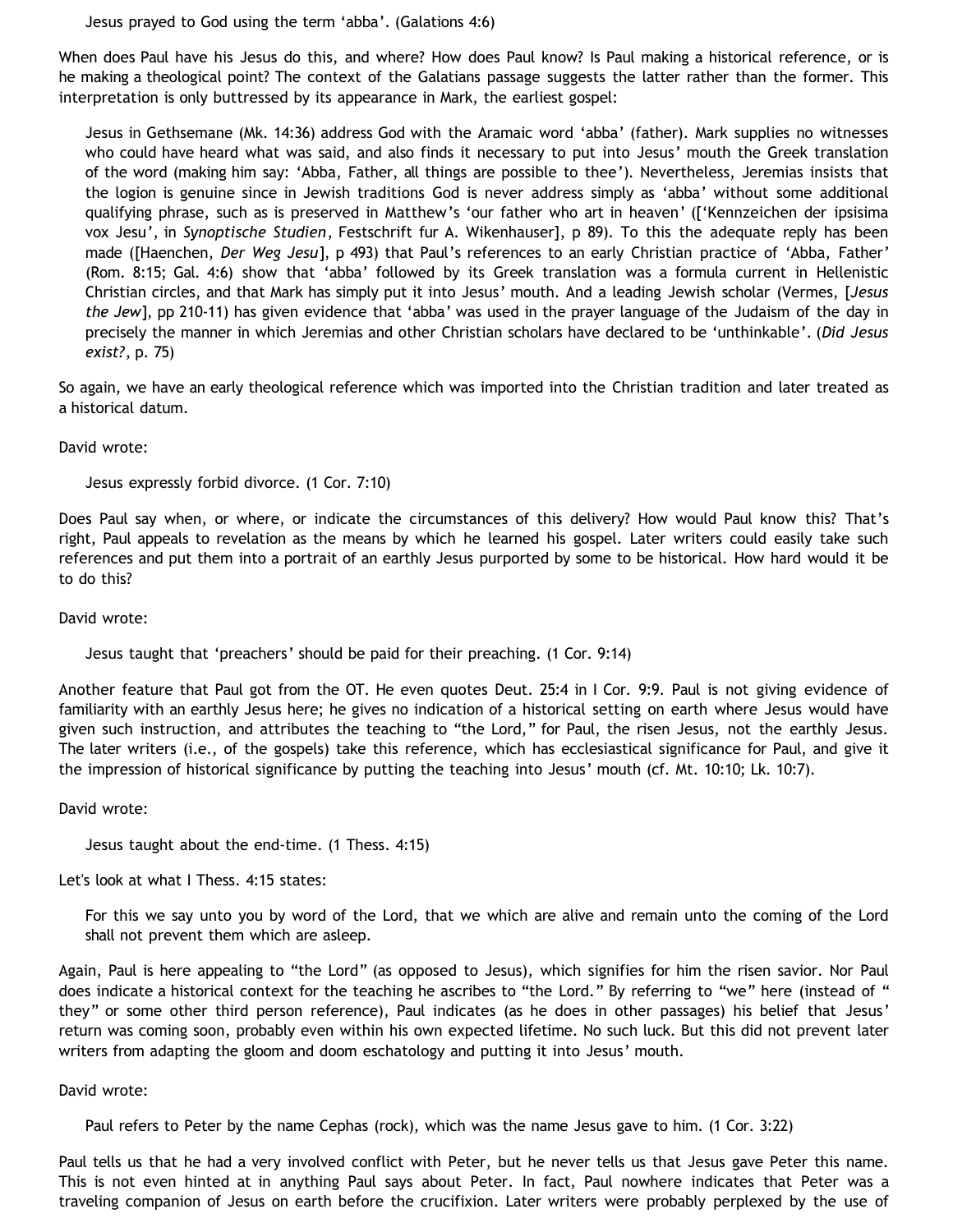two names for Peter, and explained it by having the Jesus of their narratives give the name Cephas to Peter in an exchange which is nowhere given in Paul.

David wrote:

Jesus had a brother named James. (Galations 1:19)

We've already beaten this horse to death. Paul never gives a brother to *Jesus* - that is, a biological sibling to the earthly, pre-crucifixion Jesus. Paul is clear in reference James as "the brother of *the Lord*," which title signifies the post-resurrection Jesus. James, it was seen, was referred to as one of the "pillars" of the church by Paul. It is most probable then that Paul is referring to James with a fraternity title, similar to the one he uses for an unspecified number of persons in I Cor. 9:5, where he states: "Have we no right to lead about a wife that is a believer, even as the rest of the apostles, and the brethren of the Lord, and Cephas?" Here Paul is obviously referencing the upper echelon of the Christianity of his day. It would be hard to suppose that Paul is referring to a group of biological siblings of Jesus here. Instead, he's speaking of an inner circle group, who were obviously held in high regard. The assumption that Paul is referring to a biological relationship is generated by reading the gospel details into Paul's letters, when in fact Paul's letters in no way confirm this reading.

David wrote:

Jesus initiated the Lord's supper and referred to the bread and the cup. (1 Cor. 11:23-25)

As I asked before, when does Paul say this happened? Where? Under what circumstances? Who attended this event? Paul doesn't give any details. Later writers came along and supplied them. Paul gave the primitive rudiments, indicating no time, place or historical setting. In fact, I don't even find any indication that Paul is associating "the Lord's supper" with the Passover. It would be temptingly easy for later writers to take what Paul writes here and redress it in a narrative situation that seemed historical, but is essentially just a piece of fiction.

David wrote:

Jesus was betrayed on the night of the Lord's Supper. (1 Cor. 11:23-25)

As above.

David wrote:

Jesus' death was related to the Passover Celebration. (1 Cor. 5:7)

Look at what the passage does say:

Purge out therefore the old leaven, that ye may be a new lump, as ye are unleavened. For even Christ our passover is sacrificed for us

Is Paul saying that Jesus was crucified around the Passover holiday? I don't get that from this. This is Pauline symbolism, derived from his Jewish roots, and later writers took references like this and assembled them into their narrative. Again, it would be temptingly easy for them to do this.

David wrote:

The death of Jesus was at the hands of earthly rulers. (1 Cor. 2:8)

The passage says:

Which none of the princes of this world knew: for had they known it, they would not have crucified the Lord of glory.

It is not clear what Paul means here by "princes of this world" (the ESV translates this phrase as "rules of this age" and the ASV has it as "rulers of this world"). Doherty has some interesting thoughts on this:

Where, then, was Jesus crucified and by whom? Like the myths of the savior gods, this deed took place in the mythical world, the upper spirit realm of Platonic philosophy, where spiritual processes were seen to be located. It was the work of demon spirits. Paul says, in I Corinthians 2:8, that those who "crucified the Lord of glory" were "the rulers of this age." That phrase is not a reference to human authorities on earth, but to the demon spirits,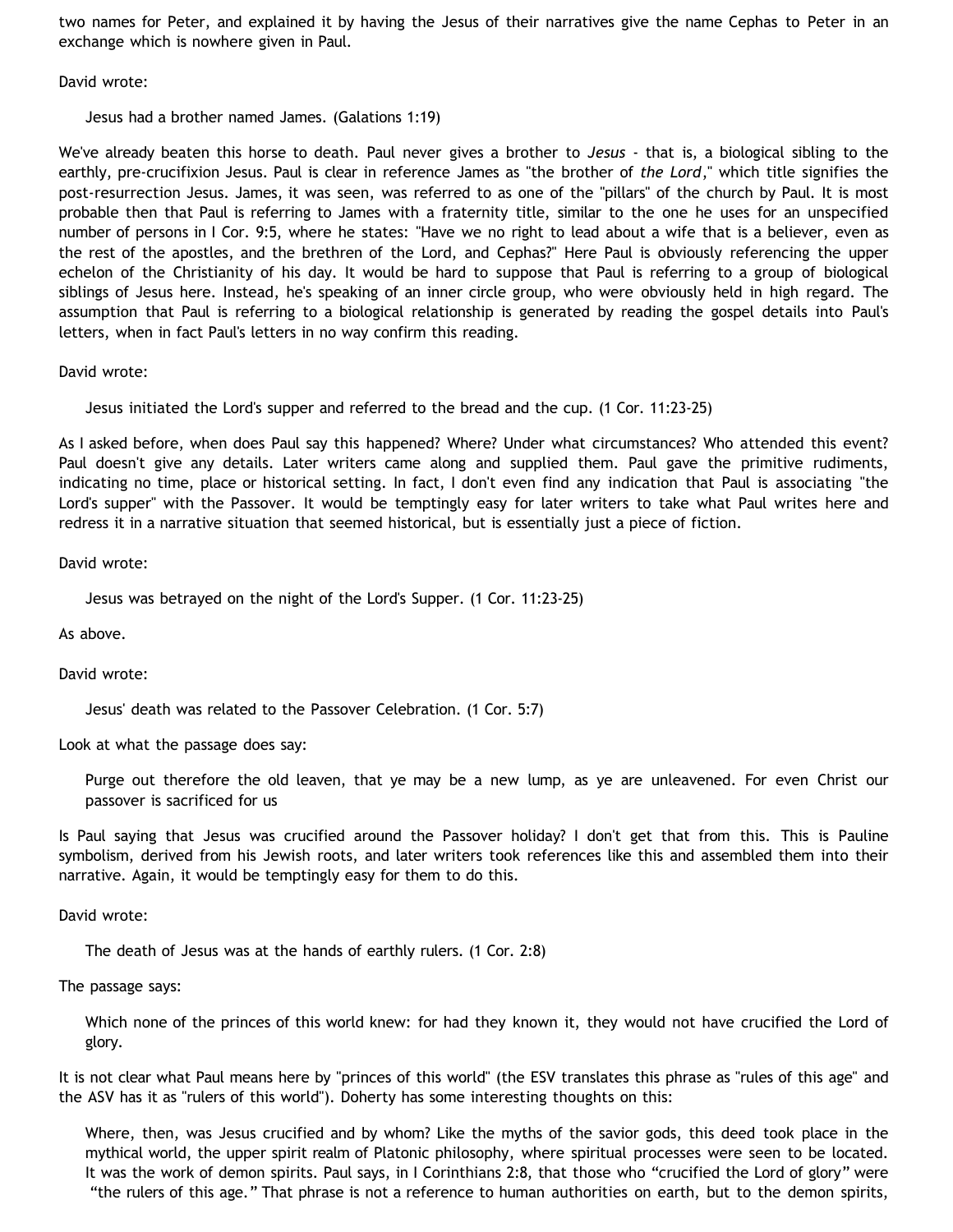who were regarded as controlling the world in the present age of history and who would be overthrown with the arrival of the new apocalyptic age... This was the interpretation of 2:8 by ancient commentators like Marcion and Origen. Modern critical scholars have largely followed suit: Brandon, Barrett, Hering, Fredriksen. Paul Ellingworth, *Translator's Handbook for I Corinthians*, p. 46, says: "A majority of scholars think that supernatural powers are intended here." *The Ascension of Isaiah*, a Jewish-Christian document in the Pseudepigrapha, foretells the Son descending through the layers of heaven, hiding his identity from the angels and demons until he reaches the lower celestial sphere, where he is "crucified by the god of the world," meaning Satan (chapter 9). The crucifixion of Paul's Christ was a spiritual event. (*Challenging the Verdict*, pp. 250-251)

So "princes of this world" or "rulers of this age" may in fact not mean human agents, but supernatural agents of evil who have seized control of the world.

In any case, Paul seems to be excusing Jesus' executioners for their ignorance, and granting them a moral caliber that just needed better information. I've known a lot of Christians who accuse all human beings of being guilty of crucifying Jesus (even though those who are alive today weren't around 2000 years ago in the first place).

David wrote:

Jesus underwent abuse and humiliation. (Romans 15:3)

These are themes that are common throughout the Psalms and Isaiah, both of which very highly influenced Paul's views. Romans 15:3, the very passage you cite here, quotes Psalms 69:9, which is attributed by the OT to David! Moreover, when Paul refers to Jesus' abuse and humiliation, he refers to them only vaguely, and gives no historical setting, indicating no specifics of the occasion. Later writers (i.e., of the gospels) take this motif and elaborate on it in their passion scenes, which are variously embellished in the different versions.

David wrote:

Jewish authorities were involved with Jesus' death. (1 Thess. 2:14-16)

Doherty points out for us that many scholars are of the view that I Thess. 2:15-16 is an interpolation into an otherwise (for the most part) authentically Pauline letter. He writes:

What then are we to make of the passage in 1 Thessalonians 2:15-16, about the Jews "who killed the Lord Jesus"? Well, many scholars (e.g., Mack, Koester, Pearson, Meeks, Perkins, Brandon: see the [Bibliography](http://jesuspuzzle.humanists.net/supp03.htm) at end) have tended to make short work of it, dismissing it as an interpolation by some later editor or copyist. ([Who Crucified](http://jesuspuzzle.humanists.net/supp03.htm) [Jesus?](http://jesuspuzzle.humanists.net/supp03.htm))

Wells points out that RE Brown, in his *The Death of the Messiah* (p. 378-381), has summarized the reasons for this, and quotes Furnish (*Jesus According to Paul*, p. 70) as saying of this passage that "there are good reasons to think that it has come from a later hand" (in Wells' *The Jesus Legend*, p. 24).

David wrote:

Jesus died by crucifixion. (2 Cor. 13:4 et al)

Yes, Paul does affirm that Jesus died by crucifixion. I don't think anyone with any familiarity with Paul's writing would venture so much as to call this facet of his Jesus into question. It is certainly not a point of contention for me. But what's curious is that Paul does not allude to any of the accompanying details that we find in the gospel passion scenes. Paul nowhere gives any indications of the time or place of Jesus' crucifixion; for all that Paul gives us, it could have happened 100 years (or more) before Paul was running about growing his churches. According to the gospels, Jesus was crucified outside Jerusalem, but you would never learn this going by what Paul has to say. Yes, Paul tells us that Jesus was crucified, but leaves all the details open to a wide assortment of possible variables, and nothing in Paul necessitates the details we find in the gospel narratives, which were written well after Paul's time.

The Suffering Servant motif was already central to the prophets and the Wisdom literature, both of which figure largely in Paul's worldview. As we saw, Paul's Jesus hailed from a lineage of a royal Jewish household, the house of David. Any connection between Paul's view of Jesus and actual historical events was probably vastly different than one familiar only with the gospels might suppose. Wells gives some pertinent clues in the following passage:

My view is that Paul knew next to nothing of the earthly life of Jesus, and did not have in mind any definite historical moment for his crucifixion. As we saw, holy Jews had been crucified alive in the first and second centuries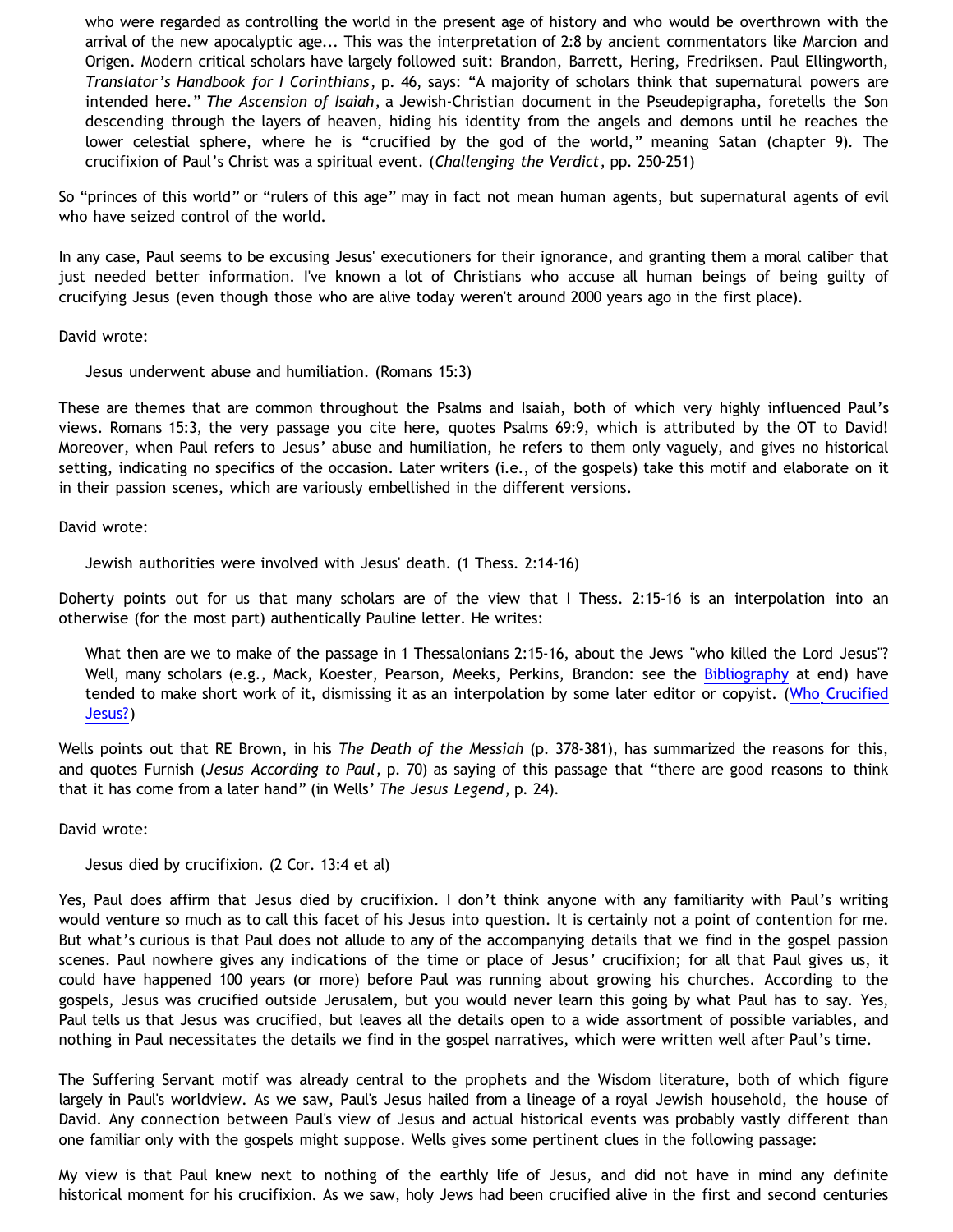BC, but traditions about these events, and about the persecuted Teacher of Righteousness, could well have reached Paul without reference to times and places, and he need not have regarded their occurrences as anything like as remote in time as they in fact were. Whenever it was that Jesus had lived obscurely and died, he had, for Paul, returned promptly after death to heaven; and the evidence for this exaltation, and indeed for his whole religious significance, was his recent appearances to Paul and to contemporaries of Paul which signaled that the final events which would end the world were imminent... Thus even if the death and resurrection were put at some indefinite time past, it remains quite intelligible that Christianity did not originate before the opening decades of the first century AD. Nor need any supposed relevance to Jesus of the Wisdom literature have been appreciated earlier. (*Can We Trust the New Testament?*, p. 34)

David wrote:

### Jesus was physically buried. (1 Cor. 15:4)

Does Paul specify that Jesus' dead body was put into a *tomb*? No, he nowhere does this. Does Paul indicate *when* Jesus was buried? No, he does not. Does he indicate *where* Jesus was buried? No, he does not. Does he indicate the circumstances under which he was buried? No, he does not, he only indicates that Jesus died by crucifixion, but indicates nothing of the details of this occasion. Later writers took what is for Paul more of a theological dogma and cast it into a historical context, inventing all kinds of details (e.g., the earthquake, the rising of the saints, the tear in the veil, Joseph of Arimathaea, the packing of the body in spices, the guards at the tomb, the visitation of the women to the tomb, the angels at the tomb, etc.). All these are elements of great story-telling, for sure, but they're only stories, legends by any other name.

The conclusion here is unavoidable: none of the features and motifs which have been discussed here put Paul's Jesus in any specific time, location or situation. Each can be explained without appeal to the gospel narratives, and each could have easily been assimilated by later writers in concocting a narrative of Jesus' life. In fact, what David has isolated for us is some of the raw material that was central to the creation of Christian story-making, the stuff of legends which grew in scale and impressiveness as the yarn was reworked and refashioned to suit new theological needs and new social challenges.

by Dawson Bethrick

Labels: [Christian Legends](http://bahnsenburner.blogspot.com/search/label/Christian%20Legends)

*posted by Bahnsen Burner at [6:00 AM](http://bahnsenburner.blogspot.com/2008/08/another-response-to-david-part-5-pauls.html)*

#### **7 Comments:**

[Robert\\_B](http://www.blogger.com/profile/03469718358131331499) said...

Greetings Dawson, David and all. Please have a safe and enjoyable holiday. If you drink, do not drive.

Earl Doherty makes a [compelling case for interpolation regarding Gal. 4:4-7](http://jesuspuzzle.humanists.net/supp15.htm)

In an essay entitled [The Spuriousness of So-called Pauline Epistles Exemplified by the Epistle to the Galatians](http://www.depts.drew.edu/jhc/eysingsp.html) by G. A. van den Bergh van Eysinga, a powerful argument is presented that the entirety of Galatians and the rest of the Paulian corpus are pseudepigraphical forgeries.

In this [reader feedback article Earl Doherty](http://jesuspuzzle.humanists.net/rfset22.htm) elucidates further on the case that the author of Galatians meant a spiritual ontological coming into existence by "ginomai" of woman in Gal 4:4.

Doherty wrote: "if "born (gennao) of woman" is so common to refer to a human being, and Paul is referring to a human being, why does he not use the standard phrase? What would impel him to change the verb? Does this very change not imply that Paul does not intend it to have the same meaning? (Paul's own verb ginomai, by the way, is the one he uses in Romans 1:3 when declaring Jesus as "arising from the seed of David." If he meant "born of the seed of David" in the human sense, why did he—or the writer of this piece of liturgy before Paul, as many scholars view it not simply use gennao?) I have suggested that the use of the broader ginomai would fit the more mythical context which Paul's Christ inhabits, which is not recent history."

See [for Henry George Liddell, Robert Scott, A Greek-English Lexicon entry for gignomai to come into being](http://www.perseus.tufts.edu/cgi-bin/ptext?layout.reflang=greek;layout.refembed=2;layout.refwordcount=1;layout.refdoc=Perseus%3Atext%3A1999.01.0155;layout.reflookup=geno%2Fmenon;layout.refcit=book%3DGalatians%3Achapter%3D4%3Averse%3D4;doc=Perseus%3Atext%3A1999.04.0057%3Aentry%3D%2322210;layout.refabo=Perseus%3Aabo%3Atlg%2C0031%2C009)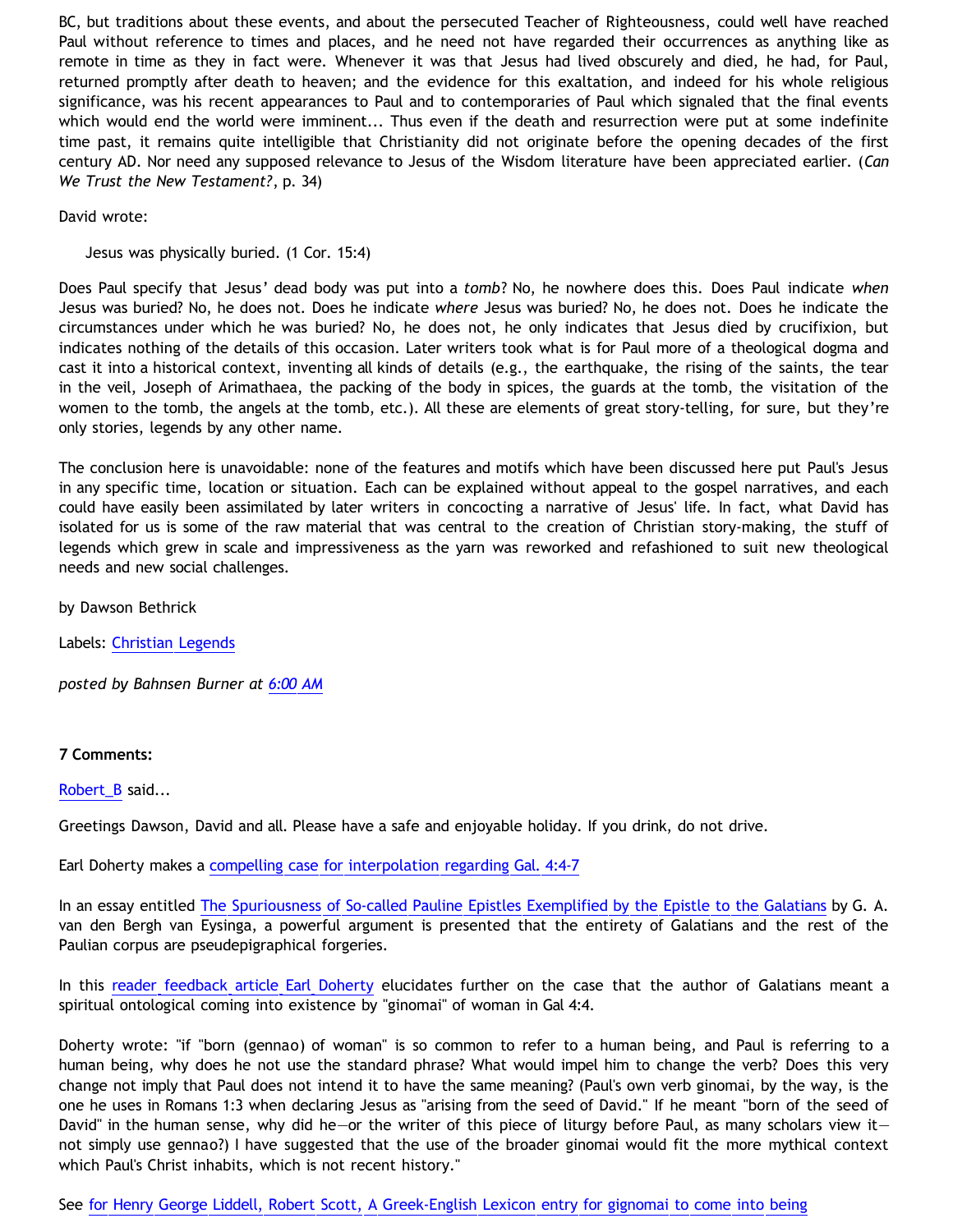Liddell and Scott have "genomenon" as meaning \*of things, to be produced...were the produce of... i.e. were worth...talents,\*

But Liddell and Scott have "1. 11), of the father, to beget, engender, Aesch., Soph.; rarely of the mother, to bring forth, for [gennaô](http://www.perseus.tufts.edu/cgi-bin/ptext?layout.reflang=greek;layout.refembed=2;layout.refwordcount=1;layout.refdoc=Perseus%3Atext%3A1999.01.0155;layout.reflookup=gege%2Fnnhtai;layout.refcit=book%3DGalatians%3Achapter%3D4%3Averse%3D23;doc=Perseus%3Atext%3A1999.04.0058%3Aentry%3D%236837;layout.refabo=Perseus%3Aabo%3Atlg%2C0031%2C009). This is the word used for born in Gal 4:23 "But he [who was] of the bondwoman was born after the flesh;..."

Doherty's question cannot be honestly dismissed. If the author or interpolator of Galatians 4:4-7 had intended to infer a reference to a human man instead of a spiritual god, why did he not use gennao that only means a human birth instead of [ginomai](http://www.scripture4all.org/OnlineInterlinear/NTpdf/gal4.pdf) that means to be produced? The writers of the greek epistles were well eductated and aware of the subtle distinctions between similar words. They ment what they wrote, but religious ax grinders with an apologetic agenda translated the texts to comport with their religious eisegesis.

### [August 29, 2008 9:14 PM](http://bahnsenburner.blogspot.com/2008/08/7767192831736867261)

### [Robert\\_B](http://www.blogger.com/profile/03469718358131331499) said...

The English transliteration, ginomai, of the greek verb gamma-epsilon-nu-omicron-mu-epsilon-nu-omicron-nu is used at<http://www.scripture4all.org/OnlineInterlinear/NTpdf/gal4.pdf>

### [August 29, 2008 9:20 PM](http://bahnsenburner.blogspot.com/2008/08/466756210138954792)

### [david](http://www.blogger.com/profile/08071763988772047093) said...

1. Dawson: *Since Paul is the earliest writer in the New Testament, a running constant throughout a rational examination of Christian origins is the question: What did Paul know of Jesus? Specifically, what did Paul know of the earthly Jesus, the Jesus before crucifixion. The gospels did not exist yet when Paul was missionizing his churches and writing his letters. The gospels were written well after this time, and a comparison of what Paul writes in his letters with what we read in the gospel narratives raises some fascinating questions. Scholars for over two centuries now have noted the profoundly different views of Jesus which, on the one hand, the early epistles, including but not limited to Paul's, and on the other the gospels give us.*

I have no problem with asking about what Paul knew of Jesus. My problem is when we make assertions about his knowledge based solely on lack of evidence. I think arguments from silence can be used in tandem with other evidence to support a conclusion, and indeed this is what you have attempted to do. Your argument for the Gospels being legendary expansion can be roughly generalized to these premises:

P1. The testimony of Paul lacks much of the earthly accounts in the Gospels

P2. The Gospels show internal signs of legendary development

P3. Explanatory power can be derived from pagan mythology to explain some of Paul's ideas about Christ (the Lord's Supper for example)

# I have responded to those roughly in this fashion:

R1.1 Paul's intended purpose for the letters is incongruent with the assumption that he "would have" included all known information about Jesus' earthly ministry in addressing his original audience

R1.2 While focusing on the gaps is certainly valid, we must not forget the long list of things Paul **does** tell us about Jesus

R2.1 Thematic differentiation, telescoping, and selective inclusion do not constitute embellishment but merely demonstrates an authorial intent that has its audience in mind. Each Gospel had a clearly different intended audience, and thus includes different relevant content respectively.

R3.1 Explanatory power cannot be derived from pagan mythology because evidence for such has not been provided. Also, "well after this time" is assuming a particular dating for the Gospels - of which arguments are absent - while I have presented several for my assumed dating.

2. Wells said : *No question was more central to Paul than whether it was necessary for Christians to keep the Jewish law, yet the controversies on the matter recorded in his letters, and even in Acts, show no knowledge of the various teachings on the law that are ascribed to Jesus in the gospels*

I simply point out 1 Corinthians 9:10 again. Paul painstakingly refers to Jesus as kurios and the Father as theos. If you wish to argue that this isn't a "title" (since kurios is the name of YHWH elsewhere in the LXX, I contend that the distinction is quite moot) for Jesus please go ahead.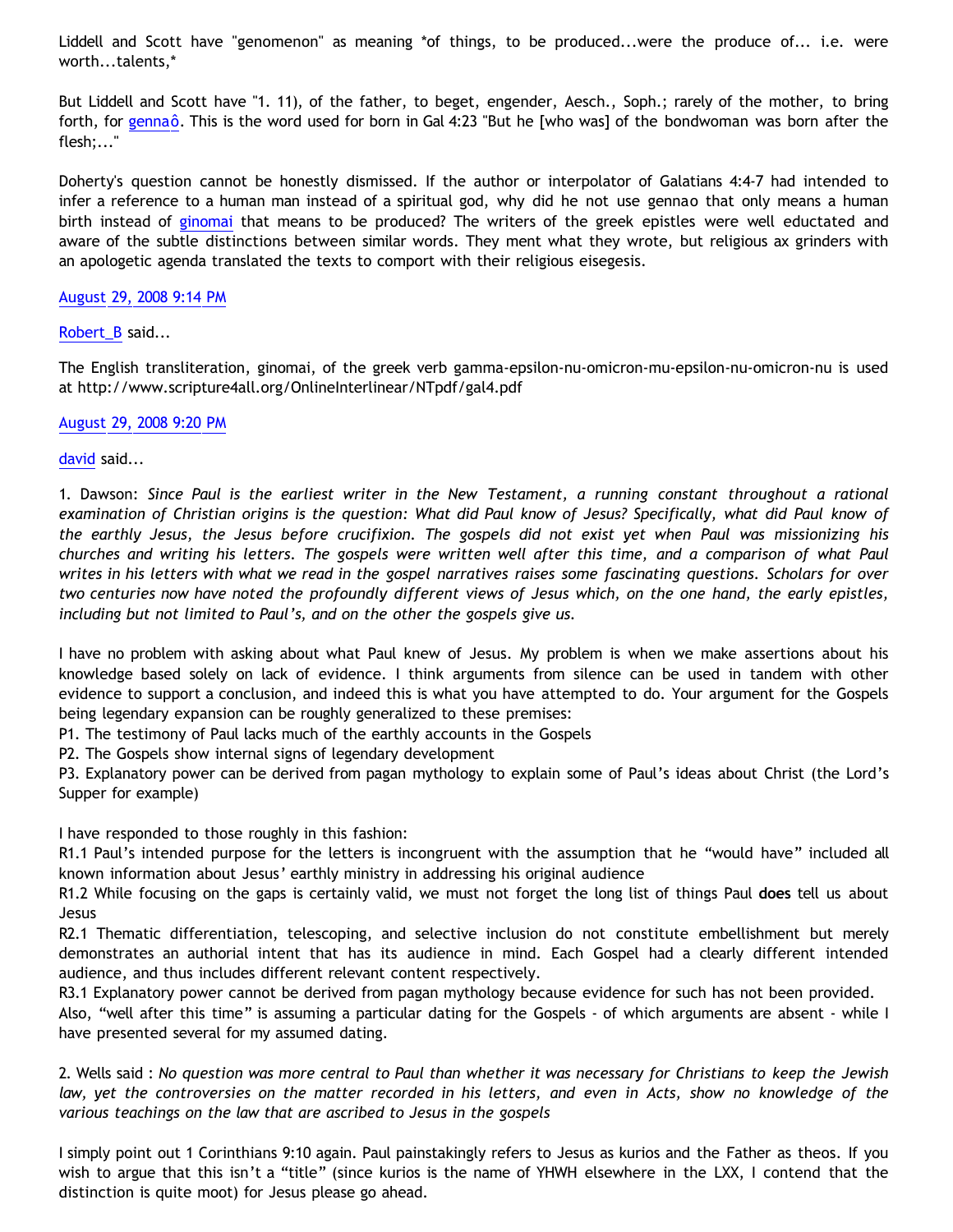3. Dawson : *But Christian literalists, anxious to protect their religious confession from the threat that such analysis poses for Christianity, busy themselves with the task of damage-control, hoping to discredit the message-bearers if they can't discredit the message itself.*

Now its my turn. "But hyper-skeptic Christian bashers, anxious to protect their religious denials from the threat that such analysis proves for the legend theory, busy themselves with the task of damage-control, hoping to discredit the message-bearers if they can't discredit the message itself." Actually I think you have demonstrated this quite well. :P

4. Dawson said: *if they are in fact primitive rudiments which later narrative-constructors adapted in their growing yarn of Jesus' pre-crucifixion life.*

Well if they are primitive rudiments not based in fact, I do hope you will humor me with an alternate explanation for where they came from (pagan mythology etc.) and provide some concrete evidence with dates.

5. Dawson: *As for whether or not the gospel writers used Paul as a source, this is unclear. However, as I have shown, many of the teachings which Paul gives as his own or as inspired by his interpretation of 'the scriptures' are put into Jesus' mouth in the gospels. This suggests that later writers were using sources that were influenced by Paul, even if they did not mention or credit Paul.*

Yes if we simply assert that they were "put into Jesus' mouth" instead of the more rhetorically neutral "alleged sayings of Jesus" we can really make the point sound much more convincing. But alas, why must be use such tactics if the argument itself stands as firm as we claim.

6. Dawson: *Yes, Paul does say that Jesus was born. But where was he born? When was he born? Who were his parents? Paul gives us no indication of these things. Paul mentions that he had a mother, but nowhere suggests that he was born a virgin. This legendary element came later as some communities sought to assimilate motifs from rival religions into their own version of Christianity.*

Your response is unrelated to what my statement intended to accomplish, which was merely that Paul did say some things about Jesus. Actually you continue to do this for the rest of the post, but I'll only mention it once.

# 7. Dawson:

# *On this, Wells notes significantly:*

*Paul characteristically applies to [Jesus] titles such as Lord and Son of God – titles which already existed within Judaism and also in pagan religions (see [H. Braun, 'Der Sinn der NT Christology', Zeitschrift fur Theologie und Kirche, 54, pp 350-1) – although Jewish monotheistic influences prevents the earliest Christian writers from calling him God. (Did Jesus exist?, p. 18)*

*If this is true – that the title "Son of God" was already in use "within Judaism and also in pagan religions" – this is another motif which Christianity borrowed from predecessor religions and applied to Jesus. As such, it has theological, but not historical meaning: it does nothing to specify a historical setting to Paul's Jesus.*

First the usage in Judaism is vastly different from the usage in pagan religions. I'm assuming he's referring to the passage in Daniel. This phrase in Hebrew is completely different than the pagan concept of gods mating with women to have superhuman offspring. To compare the two is to demonstrate a deficient and surface level understanding of both traditions.

### 8. David wrote:

# *Jesus was a direct descendent of King David. (Romans 1:3)*

Dawson: *David was highly venerated by the Jews, as the legends about him in the OT indicate. Also, since Paul was drawing on OT themes as the palate for his portrait of Jesus, linking him to David would hardly be surprising. Again Wells poignantly nails it:*

*There are many centuries between David and Paul, and Paul gives no indication in which of them Jesus' earthly life fell. (Did Jesus exist?, p. 18)*

*The reference to Jesus as coming from the seed of David opens the possible timeline for Paul's Jesus significantly.*

So you're asserting your conclusions on the data and saying Paul just made it up. All I was saying is Paul mentions it… .hmm. Seems like the rhetoric just snowballs lately in these posts. Wells poignantly argues from silence, which is hardly unanticipated given his atheist agenda. Sorry I'm having too much fun, I'll stop. : P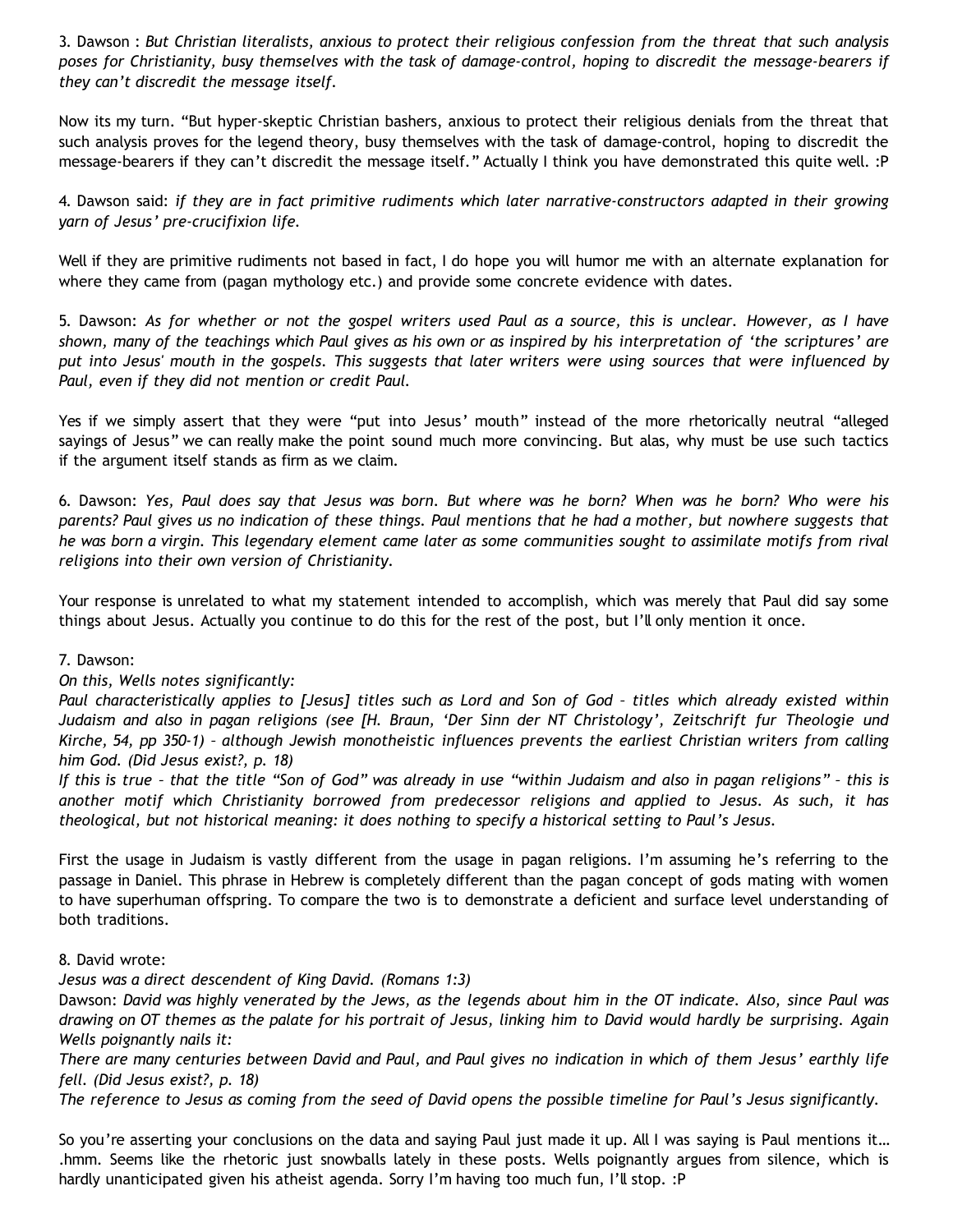#### 9. David wrote:

### *Jesus prayed to God using the term 'abba'. (Galations 4:6)*

Dawson :*When does Paul have his Jesus do this, and where? How does Paul know? Is Paul making a historical reference, or is he making a theological point? The context of the Galatians passage suggests the latter rather than the former. This interpretation is only buttressed by its appearance in Mark, the earliest gospel:*

The term "abba" is the Aramaic equivalent of "daddy." The fact that Jesus would use such a term to address YHWH, the covenant God of Abraham, Isaac, and Jacob is absolutely ludicrous in a Jewish context. What evidence does Vermes present? Don't cite sources to buttress your point if you merely intend to use their assertions and not their arguments. Given I may have committed this error as well, but this was particularly noticeable. Anyway, this kind of thing is what got him crucified in the first place. If the Jews were comfortable with it, then they sure reacted funny (well I guess I'm assuming they really reacted and you would merely contend the reaction was staged to prove a point by the author). If indeed this isn't historical (the usage is multiply attested mind you), then some explanation is required. You focus on Mark, but there are numerous references elsewhere such as Matt 7:21; 10:32-33; 11:27; 12:50; 16:17; 18:10,14; 20:23; 25:34; 26:39, 42,53; Luke 10:22; 22:29; 24:49; plus 22 other occurrences in John.

As Darrell Bock points out: "Source levels here include unique Matthean material, unique Lukan material, and some Matthean-Lukan texts (=Q). The expression is multiple attested." (*Jesus According to Scripture*, pg 592)

So it looks like this tradition has a much more probable explanation if grounded in historical fact then legend, unless an adequate explanation for the legend being dispersed across all possible source material can be conjured up, err I mean postulated. :P

### 10. David wrote:

### *Jesus expressly forbid divorce. (1 Cor. 7:10)*

Dawson *Does Paul say when, or where, or indicate the circumstances of this delivery? How would Paul know this? That's right, Paul appeals to revelation as the means by which he learned his gospel. Later writers could easily take such references and put them into a portrait of an earthly Jesus purported by some to be historical. How hard would it be to do this?*

This is beginning to become quite tiresome. You are assuming that Paul needs to buttress his doctrinal and theological points with historical context…totally unsupported assertion and the counterfactual has been argued quite convincingly by yours truly. In addition, as you've agreed, Paul's audience was already open to the supernatural so why would he write to them as if they were some skeptic? If you wish for Paul to have such intentions in mind, I will insist that you argue for such an unusual exegetical framework.

### 11. David wrote:

### *Jesus taught that 'preachers' should be paid for their preaching. (1 Cor. 9:14)*

Dawson: *Another feature that Paul got from the OT. He even quotes Deut. 25:4 in I Cor. 9:9. Paul is not giving evidence of familiarity with an earthly Jesus here; he gives no indication of a historical setting on earth where Jesus would have given such instruction, and attributes the teaching to "the Lord," for Paul, the risen Jesus, not the earthly Jesus. The later writers (i.e., of the gospels) take this reference, which has ecclesiastical significance for Paul, and give it the impression of historical significance by putting the teaching into Jesus' mouth (cf. Mt. 10:10; Lk. 10:7).*

Oh I get it so Jesus can't be Jewish and use the Old Testament but Paul clearly does. But you haven't shown where in the OT this teaching (1 Cor 9:14) can be derived from????????? The later writers (i.e., of the gospels) take this reference, which has ecclesiastical significance for Paul, and provide a more in-depth historical context that illuminate Jesus' teachings on the subject (cf. Mt. 10:10; Lk. 10:7).

12. Dawson: *Again, Paul is here appealing to "the Lord" (as opposed to Jesus), which signifies for him the risen savior. Nor Paul does indicate a historical context for the teaching he ascribes to "the Lord." By referring to "we" here (instead of "they" or some other third person reference), Paul indicates (as he does in other passages) his belief that Jesus' return was coming soon, probably even within his own expected lifetime. No such luck. But this did not prevent later writers from adapting the gloom and doom eschatology and putting it into Jesus' mouth.*

Well you've not failed to consistently assert that kurios refers to a risen Jesus as opposed to an earthly Jesus. How exactly does one make such a distinction (hint: pointing out that Paul didn't tell us doesn't count).

1 Cor 12:3 "Therefore I want you to understand that no one speaking in the Spirit of God ever says "Jesus is accursed!" and no one can say **"Jesus is Lord"** except in the Holy Spirit."

And don't forget about the most important verse of all!

Romans 10: 9 "because, if you confess with your mouth that **Jesus is Lord** and believe in your heart that God raised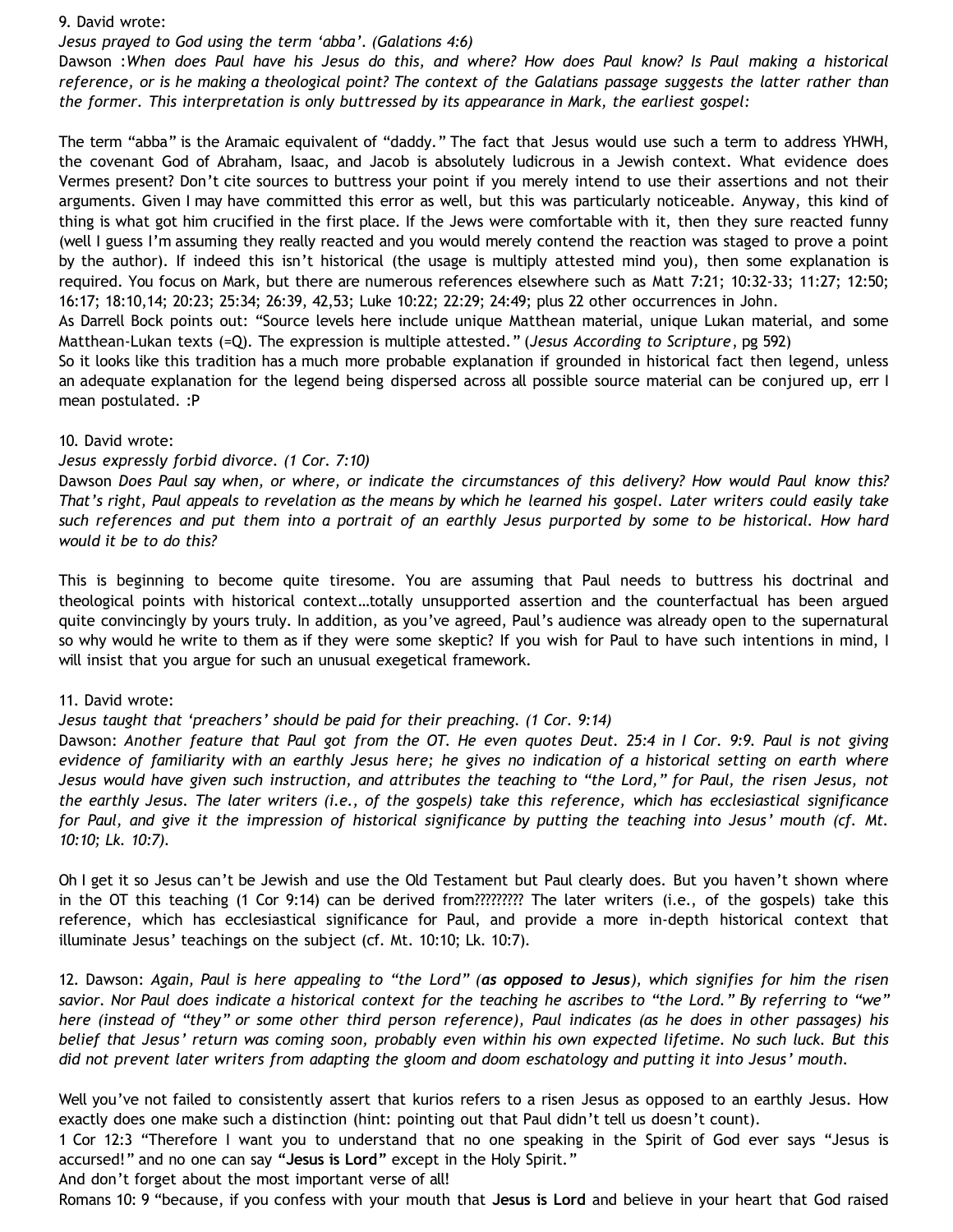him from the dead, you will be saved."

### 13. David wrote:

*Paul refers to Peter by the name Cephas (rock), which was the name Jesus gave to him. (1 Cor. 3:22)*

Dawson: *Paul tells us that he had a very involved conflict with Peter, but he never tells us that Jesus gave Peter this name. This is not even hinted at in anything Paul says about Peter. In fact, Paul nowhere indicates that Peter was a traveling companion of Jesus on earth before the crucifixion. Later writers were probably perplexed by the use of two names for Peter, and explained it by having the Jesus of their narratives give the name Cephas to Peter in an exchange which is nowhere given in Paul.*

Interesting speculation, but my only question is how would one conclude that Peter/Cephas were the same person going from source material alone with no historical backbone?

### 14. David wrote:

### *Jesus had a brother named James. (Galations 1:19)*

Dawson: *We've already beaten this horse to death. Paul never gives a brother to Jesus - that is, a biological sibling to the earthly, pre-crucifixion Jesus. Paul is clear in reference James as "the brother of the Lord," which title signifies the post-resurrection Jesus. James, it was seen, was referred to as one of the "pillars" of the church by Paul. It is most probable then that Paul is referring to James with a fraternity title, similar to the one he uses for an unspecified number of persons in I Cor. 9:5, where he states: "Have we no right to lead about a wife that is a believer, even as the rest of the apostles, and the brethren of the Lord, and Cephas?" Here Paul is obviously referencing the upper echelon of the Christianity of his day. It would be hard to suppose that Paul is referring to a group of biological siblings of Jesus here. Instead, he's speaking of an inner circle group, who were obviously held in high regard. The assumption that Paul is referring to a biological relationship is generated by reading the gospel details into Paul's letters, when in fact Paul's letters in no way confirm this reading.*

What we've seen is you have no argument for your interpretation. Not one of your points has passed the bar. All the citations you quoted were unsupported assertions or admitted speculation, and reference to "extant texts" which you have failed to provide information about. No I'd say the horse has been beaten to death alright but you seem to be confused about who's holding the stick. All you said about the external sources is basically "well they were just propounding the legend from the Gospels, so we can't trust them either."

I have already told you that 1 Cor 9:5 is also addressing the same group of literal brothers mentioned in the Gospel. I guess they misunderstood that one too, and figured it would make for good fiction. You said "It would be hard to suppose that Paul is referring to a group of biological siblings of Jesus here." To which I simply respond that, "It would be hard to suppose that Paul is referring to a group of highly regarded inner circle members (of which Cephas is excluded). The assumption that Paul is not referring to a biological relationship is generated ad-hoc in support of the legend theory's interpretation of Paul's letters, when in fact Paul's letters in no way confirm this reading nor does any external source throughout the first 1700+ years of Christianity."

# 15. David wrote:

*Jesus initiated the Lord's supper and referred to the bread and the cup. (1 Cor. 11:23-25)*

Dawson: *As I asked before, when does Paul say this happened? Where? Under what circumstances? Who attended this event? Paul doesn't give any details. Later writers came along and supplied them. Paul gave the primitive rudiments, indicating no time, place or historical setting. In fact, I don't even find any indication that Paul is associating "the Lord's supper" with the Passover. It would be temptingly easy for later writers to take what Paul writes here and redress it in a narrative situation that seemed historical, but is essentially just a piece of fiction.*

Ignoring the usual tiresome questioning ploys, and your repetitive bald assertions about later writers supplying details (I think you include this in every response to the bullet list, as if reasserting you point provides further argumentation)….uhh oh wait that's all there is. :P

# 16. David wrote:

*Jesus' death was related to the Passover Celebration. (1 Cor. 5:7)*

Dawson:*Is Paul saying that Jesus was crucified around the Passover holiday? I don't get that from this. This is Pauline symbolism, derived from his Jewish roots, and later writers took references like this and assembled them into their narrative. Again, it would be temptingly easy for them to do this.*

See Mk 14:12 and Lu 22:7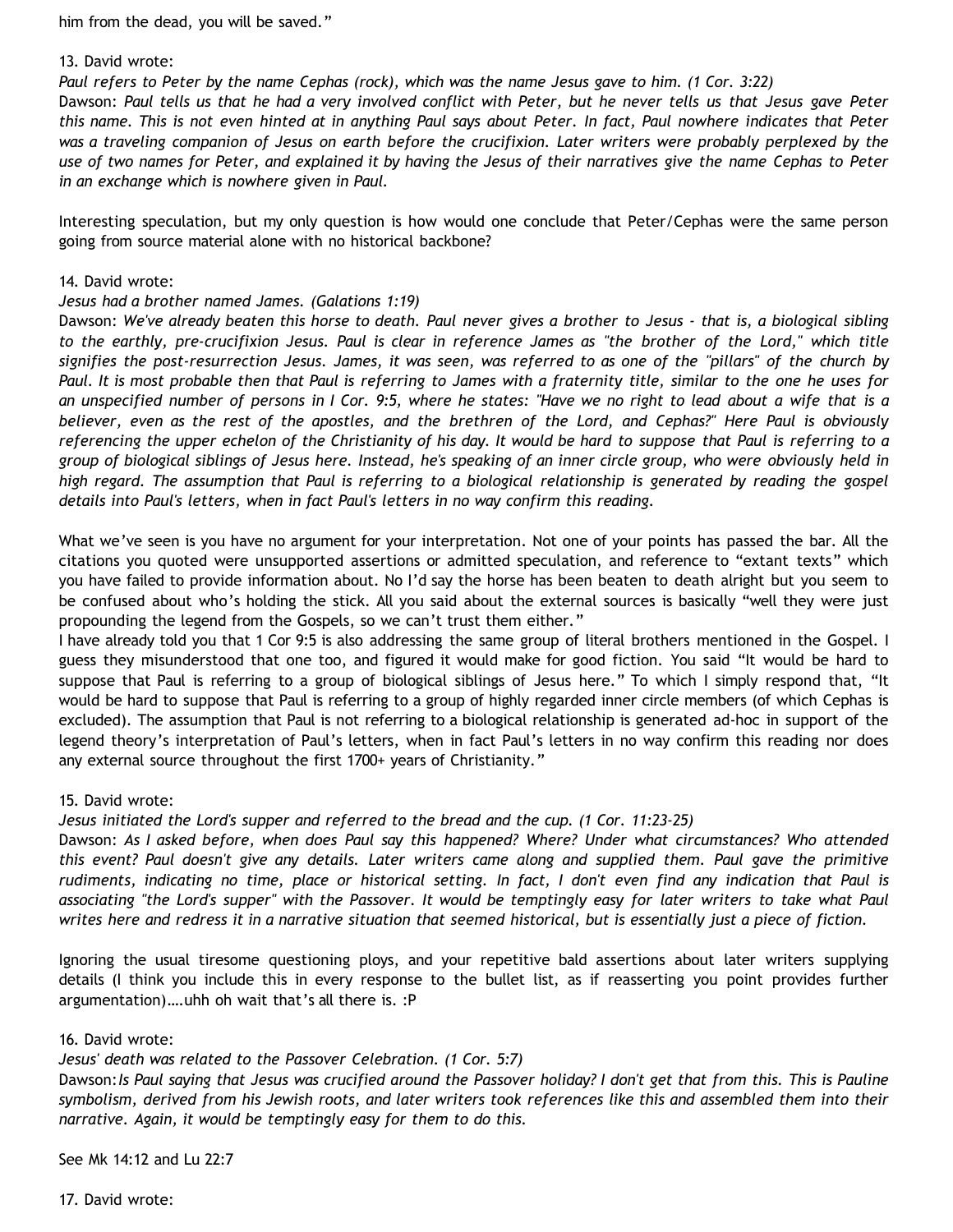*The death of Jesus was at the hands of earthly rulers. (1 Cor. 2:8)*

Dawson: *It is not clear what Paul means here by "princes of this world" (the ESV translates this phrase as "rules of this age" and the ASV has it as "rulers of this world"). Doherty has some interesting thoughts on this:*

It is clear that what Paul means here is both the Jewish rulers and the Roman governor. Doherty supports his absurd, err I mean interesting, Gnostic interpretation by pointing to early Gnostic Christians who consistently blend the two systems together…surprise surprise! If you wish to hide behind what a "majority of scholars think" you better be consistent with that.

If anyone would have been aware of Greek philosophical concepts it would be John, and he clearly doesn't go along with this. Guess he figured he should go along with the earlier accounts and not add his own spin on things, or maybe he didn't know about Paul's source material?

18. David wrote:

*Jesus underwent abuse and humiliation. (Romans 15:3)*

Dawson: *These are themes that are common throughout the Psalms and Isaiah, both of which very highly influenced Paul's views. Romans 15:3, the very passage you cite here, quotes Psalms 69:9, which is attributed by the OT to David! Moreover, when Paul refers to Jesus' abuse and humiliation, he refers to them only vaguely, and gives no historical setting, indicating no specifics of the occasion. Later writers (i.e., of the gospels) take this motif and elaborate on it in their passion scenes, which are variously embellished in the different versions.*

Wow I'm seeing a trend here Dawson…1)point out "missing" stuff 2)assert the legend theory

Are you using a template or something this is crazy?! How would you like it if every single one of my responses started with "since the Gospels are all historical factual accounts…?"

19. David wrote:

*Jewish authorities were involved with Jesus' death. (1 Thess. 2:14-16)*

Dawson: *Doherty points out for us that many scholars are of the view that I Thess. 2:15-16 is an interpolation into an otherwise (for the most part) authentically Pauline letter. He writes: [insert lots of unsupported assertions and citations to other scholars who may have argued something*

You haven't demonstrated it as an interpolation so really your response shows nothing other than Doherty and others trying to make sense of their Platonic eisogesis of Paul.

Let me just point out again that the whole reason we are debating the legend theory is because you used it to strawman G/T's argument. If at any point you wish to admit this or demonstrate that I'm incorrect, that would be a good reason to call it a day.

[August 30, 2008 4:30 PM](http://bahnsenburner.blogspot.com/2008/08/4321722592570089836)

[Bahnsen Burner](http://www.blogger.com/profile/11030029491768748360) said...

Robert, David et al.,

Thanks for your contributions to my blog and please pardon my absence. I've had a rough last two weeks... First I had family in town (which did not go well...), then I had a whirlwind week of business travel, then my daughter got sick, then I got sick... Well, I'm happy to report we're all back on the mend and getting better.

I've taken a little time here and there to review David's comments and will be responding hopefully later this week.

As for David's refusal to interact with Robert's several excellent comments, I noted this in my review of the comments and am disappointed by this. David had mentioned someone named Drew if I recall and referred to some earlier controversy. I don't think that took place here at my blog and do not see the relevance. But I want Robert to know that he's welcome to post his thoughts here just as David is.

Regards, Dawson

[September 15, 2008 5:24 AM](http://bahnsenburner.blogspot.com/2008/08/684875627316149426)

[david](http://www.blogger.com/profile/08071763988772047093) said...